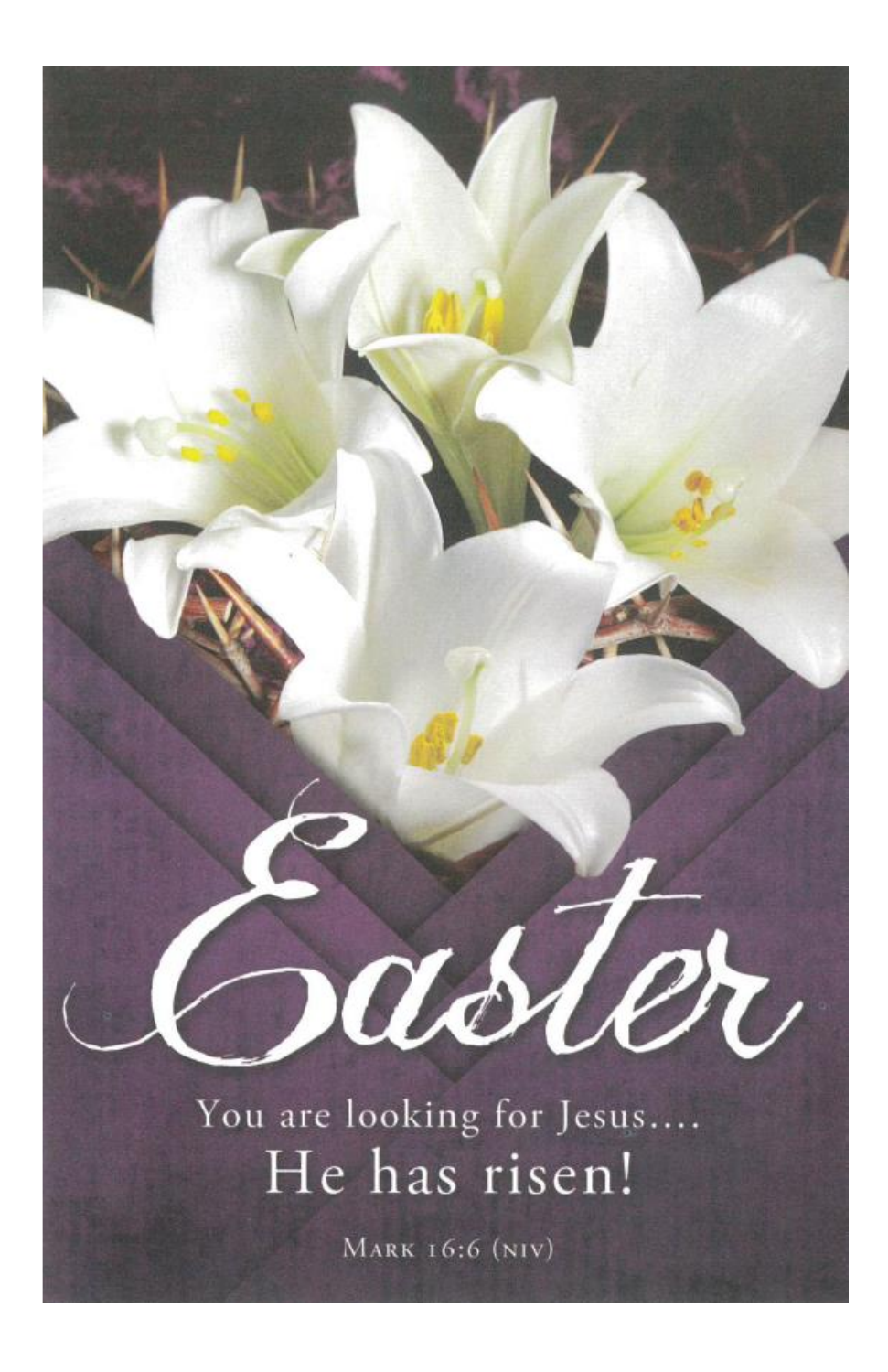# Grace Mennonite Church Sunday, April 17, 2022 ❖ 10:00 am

**Volume 61, Number 16**

# *Happy Easter He Is Risen… He Is Risen Indeed!*

#### [John 20:1-18](https://www.biblegateway.com/passage/?search=John+20%3A1-18&version=NRSV)

#### **Christ the Lord Is Risen Today** VT 346

**Lift Your Glad Voices** VT 340

Call to Worship

Time with Children *Children may leave for Children's Church*

Special Music: *Joy Returns in the Morning*

*Crown Him with Many Crowns*  $VT 408$ 

Christ the Victor

John [20:19-31](https://www.biblegateway.com/passage/?search=John+20%3A19-31&version=NRSV)

Believing

#### **Thine Is the Glory** VT 355

Special Music: *Let This Day Be a Happy Day*

#### John [21:1-14](https://www.biblegateway.com/passage/?search=John+21%3A1-14&version=NRSV)

*See What A Morning*

[John 21:15-22](https://www.biblegateway.com/passage/?search=John+21%3A15-22&version=NRSV)

**Christ Is Alive! Let Christians Sing** VT 359

Worship Speaker Mel Letkeman, Kyle Penner Musicians Emmy Friesen, Gary Bergman, David Klassen, Annalee Schellenberg Accompanists Roxanne Klassen, Kim & Rob Sidorchuk Children's Time Alexandra Nikkel, Kyle Penner Technicians Bruce Blatz, Matt Boese Ushers Doug Kathler, Sarah Neufeld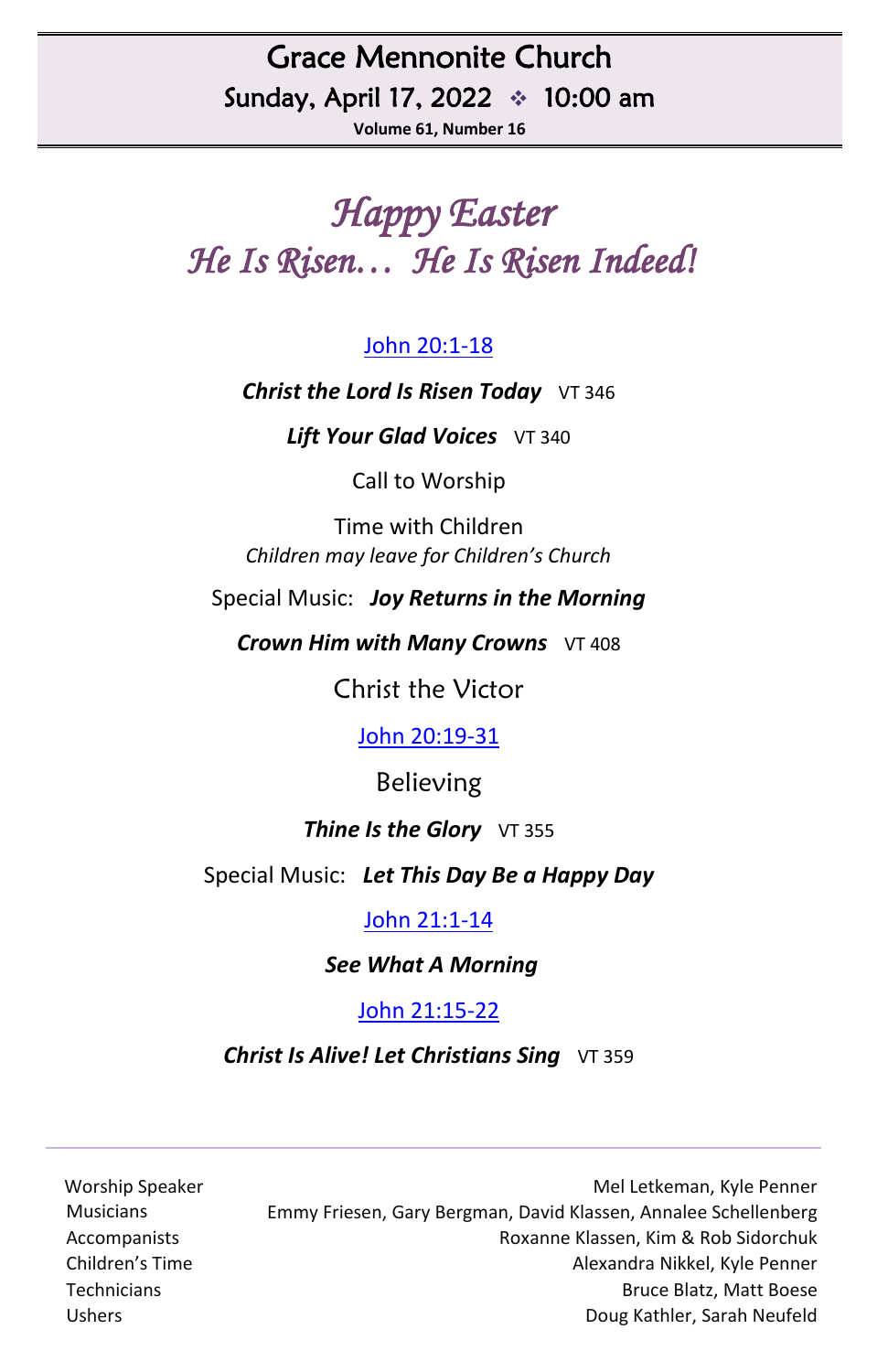# Easter Sunday – April 17

**7:00 am – Sunrise Service** (Eastman Choral Association)

#### **10:00 am - Worship Service**

All are welcome. The balcony is available for those of us who would like to sit physically distanced. Livestream will be available between 10 – 11 am.

**Children's Church for ages 3 to Grade 8** will be held during the worship service. You may pick up your children following the worship service in the upper level classrooms 10, 11, 12, 13 & 14. **The next dates for children's church are April 17, May 1, May 15, May 29.**

### **9:00 am - Sisters of Grace**

We will gather before the worship service for a time of sharing and encouragement as we read the book, **Forgotten Among the Lilies**  (by Ronald Rolheiser). It is not necessary to have the book to attend.

# **Pictorial Photos Taken in the Foyer**

If you would like Jackie Koop to take your photo for the pictorial directory, she will be in the foyer at 9:40 am and after the service.

*Joy Neufeld will be serving paska and Phil & Barb Guenther will serve coffee following the service.*

### **Sunday, April 24**

With Kyle Penner Scripture: [Isaiah 56:6-12](https://www.biblegateway.com/passage/?search=Isaiah+56%3A6-12&version=NRSV) 

*Do your individual actions make a difference in fighting climate change? Does this give you hope or despair?*

# We Pray Together

**Pray for: Christina Putz** who has moved to Greendale Estate in Grunthal.

We pray for those dealing with ongoing medical concerns: **Regon Barkman, Gord Bartel, Raelyn Dick, Laurie Kroeker, Matt Rogalsky**

### **Prayer for the week:**

Lord, fill us with hope as we go with the risen Christ into all that seems hopeless in our lives and world.

### **Prayer for our world:**

Pray for peace in Ukraine. Pray for the people of Ukraine as they live through the ongoing violence.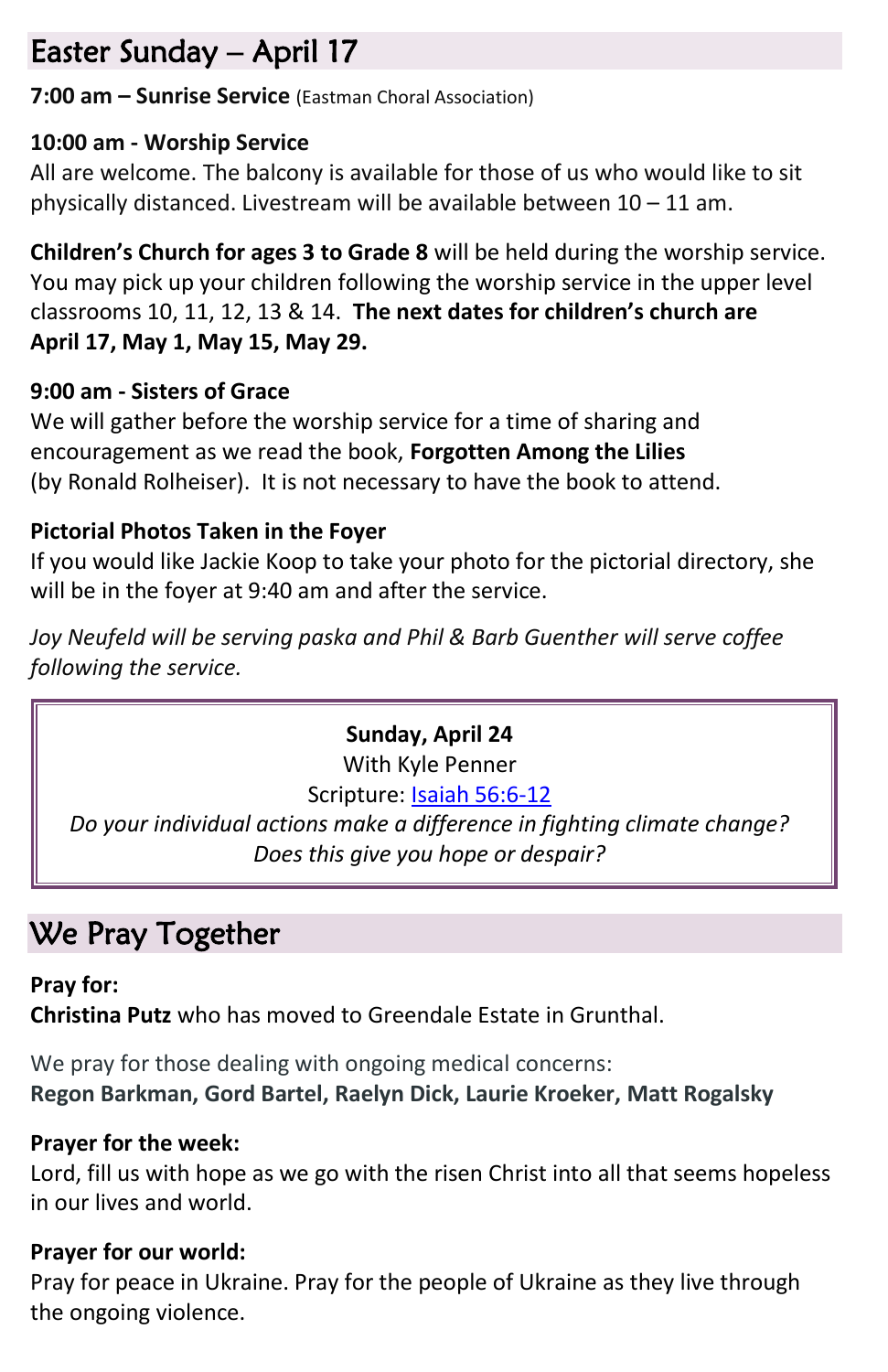# This Week at Grace ❖ April 18-22

| <b>Monday</b>  | No School – Lunch Program moved to Tuesday                |
|----------------|-----------------------------------------------------------|
| <b>Tuesday</b> | Soup's On - Lunch Program, 9:00 am                        |
|                | Soup's On - Dine in lower auditorium, 5:00 - 6:15 pm      |
| Wednesday      | Little Bits of Grace, 10 am $-$ 12 noon, see announcement |
|                | Middle School Youth, 7:00 - 8:30 pm                       |
|                | Bonfire at church                                         |
| Thursday       | Stories with Seniors, 10:00 am - ZOOM                     |
|                | https://us02web.zoom.us/j/8984736540                      |
|                | Sanctuary reserved, $7:00 - 9:00$ pm                      |
|                | High School Youth, 7:30 - 9:00 pm, Soup's On Prep         |
| Fridav         | Soup's On - Dine in lower auditorium, $5:00 - 6:15$ pm    |
|                |                                                           |

**Little Bits of Grace will be resuming our morning coffee** gatherings outdoors at the Jake Epp Library Park! Join us for donuts, juice and coffee. Bring a lawn chair! We'll be there from 10am -12pm, join us at whatever time suits you! Here are the dates: (1st and 3rd Wednesday of the month starting April 20): April 20, May 4, May 18, June 1, June 15. Looking forward to seeing you! Annalee, Elsie Kroeker, Elsie Kathler, Tam and Mark

### **Grace Adult Formation - How to Have Difficult Conversations"**

⬧ **Workshop #1: Sunday, April 24**, 11:00 – 12:30 in the sanctuary after the service. Marta Bunnett Wiebe, Peace & Advocacy Program Coordinator, MCC Manitoba



⬧ **Workshop #2: Sunday, May 1**, 11:00 – 12:30 in the sanctuary after the service. Joanna Hiebert Bergen, Program Director, MCC Manitoba

The Covid pandemic has caused many painful exchanges between associates, friends, and even family members, but so have many other issues. The first workshop will focus on active listening tools such as paraphrasing, asking open questions, and exploring underlying motivations. The second workshop will identify ways that stress manifests in our bodies during these conversations, and tools that help us manage our triggers.

### **Grace goes swimming again!**

Sunday, April 24, 6:00 – 7:30pm. Please RSVP with Kyle by Tuesday, April 19<sup>th</sup>.

**Middle School Youth -** Our retreat is April 29 – May 1. Please RSVP with Kyle.